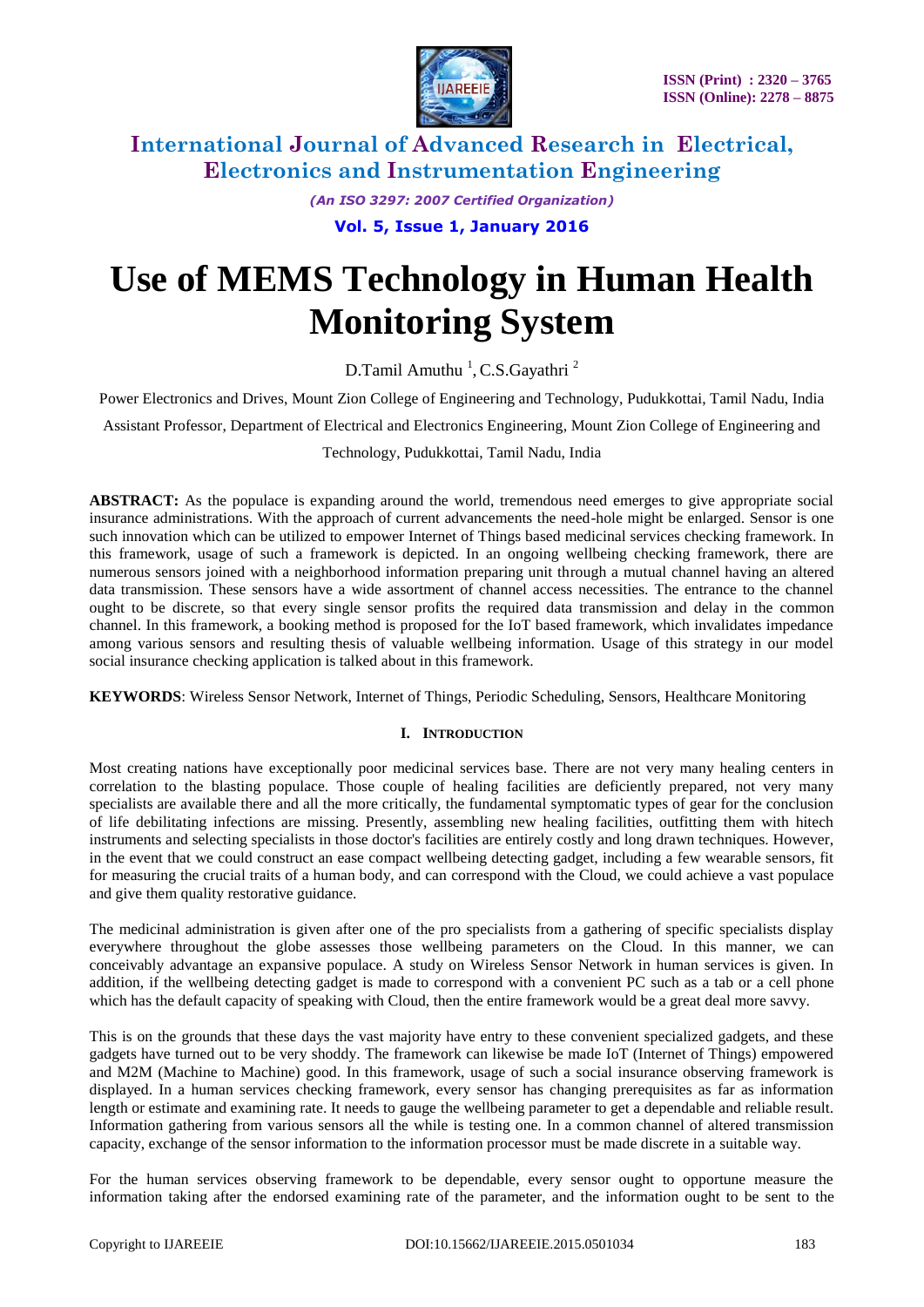

*(An ISO 3297: 2007 Certified Organization)*

### **Vol. 5, Issue 1, January 2016**

information processor with no misfortune or cover. In this framework, a booking method is proposed which get rid of any obstruction among various sensors and resulting information misfortune. The two things that are imperative while choosing sensor information booking are - (i) The testing rate required for measuring a parameter and (ii) The size or the information length per test required for measuring a parameter. Parameters like Electrocardiogram(ECG), Electroencephalogram( EEG), Electromyogram (EMG),Respiratory Rate(RR) and other diagram based parameters require higher inspecting rate however have low information length per test, and parameters including pictures (pupal pictures and other infinitesimal pictures) and monitoring require significantly less examining rate yet every specimen has a lot of information. In this way, our target while sending wellbeing information over shared channel would be to give every parameter approach need and hold an opening in time for each parameter. In the event that the parameter information does not fit between time openings of other sensor parameters, then the information must be partitioned into a few sections which fit between time spaces of different parameters.

#### **A. Wearable Smart Sensors**

There have been a few effective situations where advancements have moved out of the center to screen patients going about their everyday life over amplified periods. Maybe the most remarkable of these is the position observing framework. Wearable sensor frameworks [1] are logically turning out to be not so much prominent but rather more intense, allowing checking of patients for more timeframes in their ordinary surroundings. Current industrially accessible frameworks are conservative, encased in strong bundling, and use either convenient neighbourhood stockpiling or low-power radios to transmit information to remote servers [1][6][11].

The advancement and refinement of novel creation methods, economical force sources, reasonable capacity limit and more effective correspondence techniques are basic to proceed with this pattern towards "wear and overlook" [11]. Sensors are essentially used to screen three sorts of signs: movement, physiological and natural. Information from these sensors can be gathered, investigated and made accessible to the wearers, parental figures, or medicinal services experts with the objective of enhancing the administration and conveyance of consideration, connecting with patients and empowering free living [6].



**Fig.1. Health Care Monitoring System – Architectural Design**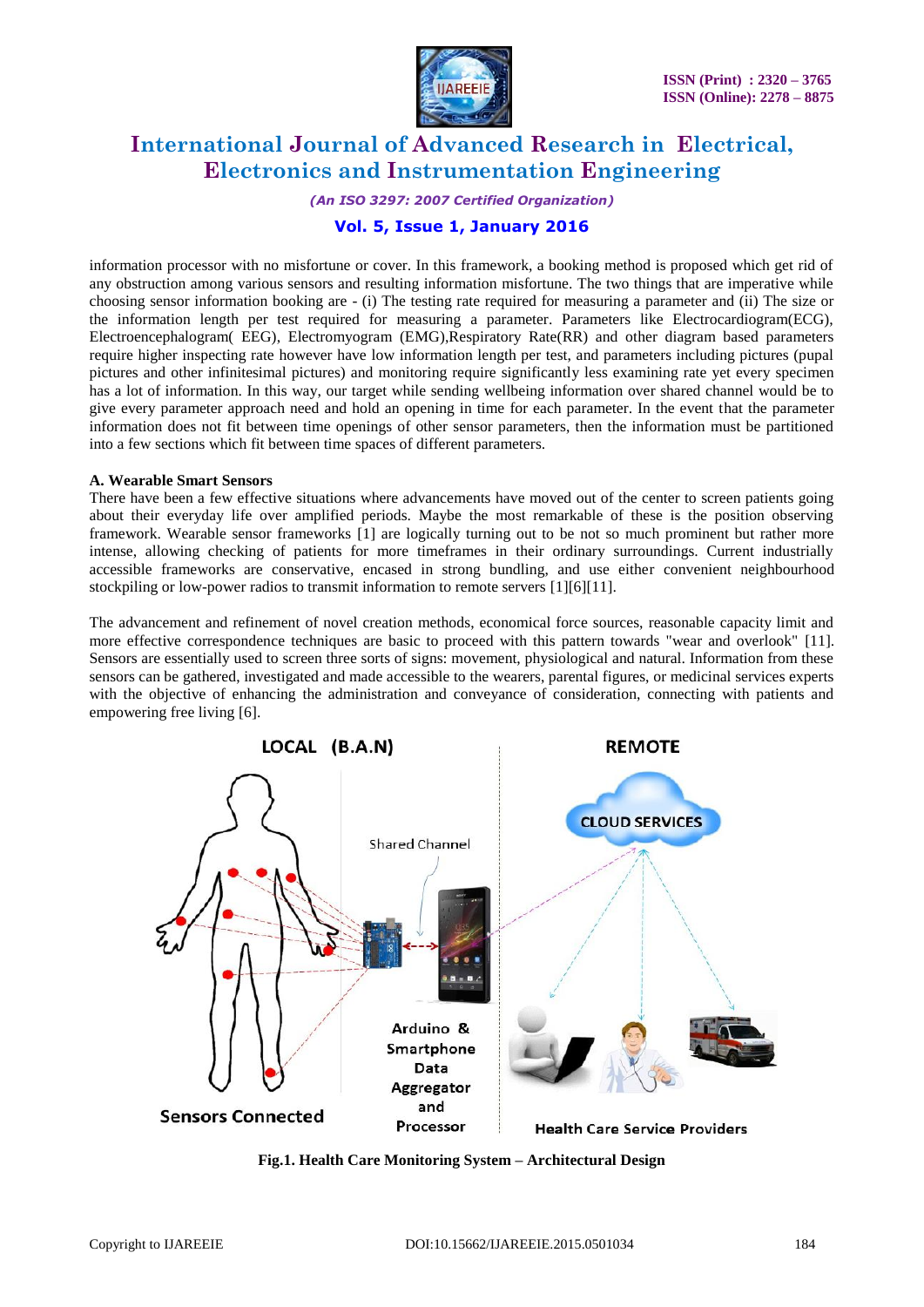

*(An ISO 3297: 2007 Certified Organization)*

### **Vol. 5, Issue 1, January 2016**

As appeared in Figure 1, notwithstanding latent observing, interfacing with these sensors through nearby data and correspondence systems can be advantageous for drawing in the wearer and might fundamentally affect selection. For neighbourhood info, adaptable multi-touch sensors have been produced which can be sliced to any wanted shape while for readout, a scope of innovations from natural light emanating diodes (OLED) gadgets to electro-chromic shows and thermo-chromic markers have been exhibited on a basic level. The development of body sensor systems, individual zone systems, and also low power correspondence conventions including ZigBee, Z-Wave, and Bluetooth [6] [11] have rearranged the systems administration of sensors and the gathering of multi-parameter datasets to give a more extensive perspective of the neighbourhood environment of the wearer.

Adaptable sensors, no more compelled to planar geometries, can possibly be one of the key advances in acknowledging omnipresent medicinal services. The improvement of elastomeric and electrically-conductive polymers, ultrathin inorganic and natural semiconductors has empowered adaptable, stretchable electronic frameworks that can fit in with everyday life. It is the similarity of these adaptable sensors with everyday life and the straightforwardness with which they interface with other data correspondence innovations that has driven the far reaching experimentation and examination of their utilization for human services. Utilizing cutting edge manufacture methods, substrates and circuits drawing nearer 1 μm in thickness, twisting radii under 10 μm and weighing under 1 mg/cm2, electronic gadgets can possibly be really indistinct. Audits portraying these advances in manufacture have been as of late distributed.

Non-intrusive adaptable medicinal services gadgets fall into two principle classifications: 1) electronic skins (e-skins) that stick to the body surface and 2) attire based or adornment based gadgets where nearness is adequate. Notwithstanding lightweight adaptable gadgets, fast advances in material science have opened ways to other potential advantages including optically straightforwardness, self-mending gadgets, light recognition and collecting and bioelectrochemically fueled sensors. Albeit showed exclusively, large portions of these advances have yet to be coordinated into a completely practical gadget that has been tried in a non-controlled human environment [1].

#### **B. Activity Monitoring System**

The investigation of development can give numerous bits of knowledge into prosperity, restoration and wellness. Noncontact gadgets, for example, pedometers have been broadly accessible for a long time. The idea of 10,000 stages speaking to the action vitality use to adjust the normal calorific admission has been produced and refined in the course of recent decades and grasped by a few general wellbeing efforts. In any case, it has been the improvement of minimal effort inertial sensors using micro-electromechanical systems (MEMS), and complex programming for precisely recognizing steps that has brought about an emotional ascent in the accessibility and utilization of the individual action screens.

Case in point, numerous individual electronic gadgets, including some cell phones, music players and electronic pedometers can track development with some level of affectability. The most precise sensors under perfect circumstances, and aligned for solid grown-ups, are normally exact to +/−3%.

The joining of numerous sensors including accelerometers, spinners, goniometry, power sensors and weight sensors can give more nitty gritty knowledge into development attributes, for example, walk, falls, tremor and dyskinesia. Various late audits have been distributed depicting the innovation included in these gadgets, arrangement contemplations, the estimations which they are prepared to do, and the approval of these estimations. The convergence of adaptable hardware and movement checking gives a rich zone of exploration opportunity. The change of mechanical to electrical vitality utilizing adaptable polymers might demonstrate appealing for vitality reaping, however vitality thickness, solace and solidness are difficulties for making completely self-supported frameworks. Nanotechnology, as fiber strain-gages and carbon nano-tubes for recognizing strain can be promptly included into apparel and other conformal plans, and can be arranged in straightforward structures.

On the other hand, catching the full scope of human movements in a stretchable, non-restrictive outline and consistent reconciliation with other framework segments are difficulties that should be tended to. One zone of awesome guarantee is the joining of symptomatic and restorative frameworks into theranostic gadgets.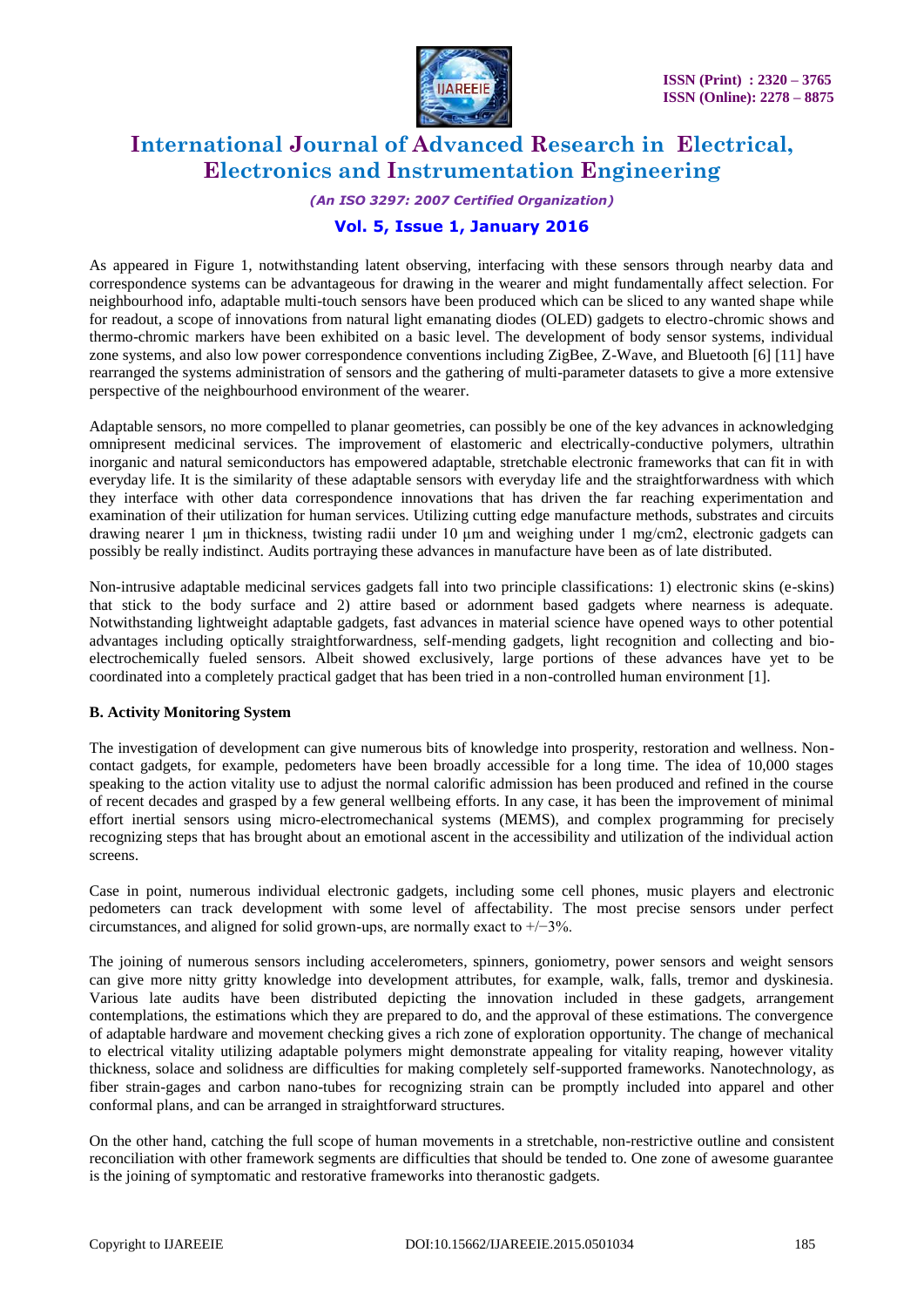

*(An ISO 3297: 2007 Certified Organization)*

### **Vol. 5, Issue 1, January 2016**

As of late a multifunctional wearable gadget has been created that records muscle action and is incorporated with a controlled transversal conveyance framework for discharging nano particles. There are additionally numerous captivating advances being created that might affect future gadget plan. Shower on sensors, and self-recuperating polymers are two illustrations of advances that might address a percentage of the difficulties with existing methodologies in the more drawn out term. In any case, in the shorter term, the center will possibly stay on mix and solidness of innovations, enhanced calculations for movement location and acceptance of results against different advancements.

#### **C. Physiological Monitors**

For some social insurance use cases, it is exceedingly alluring to have sensors prepared to do specifically observing the physiology of the wearer progressively. These sensors can gauge organic, substance or physical marvels to evaluate physiology when in contact with the skin. The innovation test is the manner by which to keep up predictable contact for expanded periods and under various conditions, while the human services difficulties are the way to accomplish a high affectability and specificity for identifying strange occasions progressively. Keeping up predictable contact with the body is a critical test when presented to the changing states of day by day life, and there are distinctive techniques to attempting to accomplish this.

Generally cement based and flexible band approaches have been successful much of the time; however epidermal gadgets and provisional tattoo methodologies are progressively being researched. At the point when a sensor is in long haul contact with the body, various physical and electrical estimations can be made, including heart rate, breathing rate, blood oxygen immersion, ballistocardiography, circulatory strain, electroencephalography (EEG), electrocardiography (ECG), electromyography (EMG) and skin temperature.

For EEG, ECG and EMG capacitive sensors are regularly used to quantify bio-possibilities, while for key sign estimations, for example, heart rate, breath rate and pulse, optical location systems, for example, photoplethysmography or piezoelectric strain sensors are for the most part utilized. The business accessibility of patchbased wearable sensors speaks to a critical progression in individual observing gadget outline, usefulness and wear time. Cases incorporate HealthPatchTM and MetriaTM, which are patch-based wearable biometric sensors that stick to the client's skin and constantly accumulate physiological, way of life data, and different pointers for up to seven days.

#### **D. Environment Monitors**

Natural observing is basic both for adding setting to action and physiological estimations, and also checking risks. Wearable sensors that can distinguish introduction to contaminants, for example, explosives, viral DNA, radioactivity or high centralizations of poisonous gasses like carbon monoxide, and observing of toxins, for example, overwhelming metals, allergens, for example, dust, and natural conditions, for example, exceptional bright light could fundamentally enhance wellbeing and security. Sensors can likewise be utilized to screen and enlarge faculties, for example, following eye developments, improving somatosensory criticism, and sifting foundation clamor.

Natural wellbeing observing, especially for work force included in high hazard exercises, has been effectively sought after for quite a few years, however the approach of adaptable and incorporated electronic gadgets has significantly extended their capacities. Multi-parameter sensors are presently being created for torrential slide salvage, crisis responders, and space fly out and are liable to wind up more universal. The investigation of Volatile Organic Compounds (VOCs) in breathed out breath tests can possibly give important data in regards to the movement of a few diseases. While the vast majority of the innovation included in unstable compound discovery techniques is cumbersome and costly, the improvement of miniaturized scale and nano-scale innovation has significantly expanded the inspecting capacities of these sensors, with the potential that they can be utilized as a feature of an omnipresent social insurance framework. Various more point by point audit articles have been composed as of late.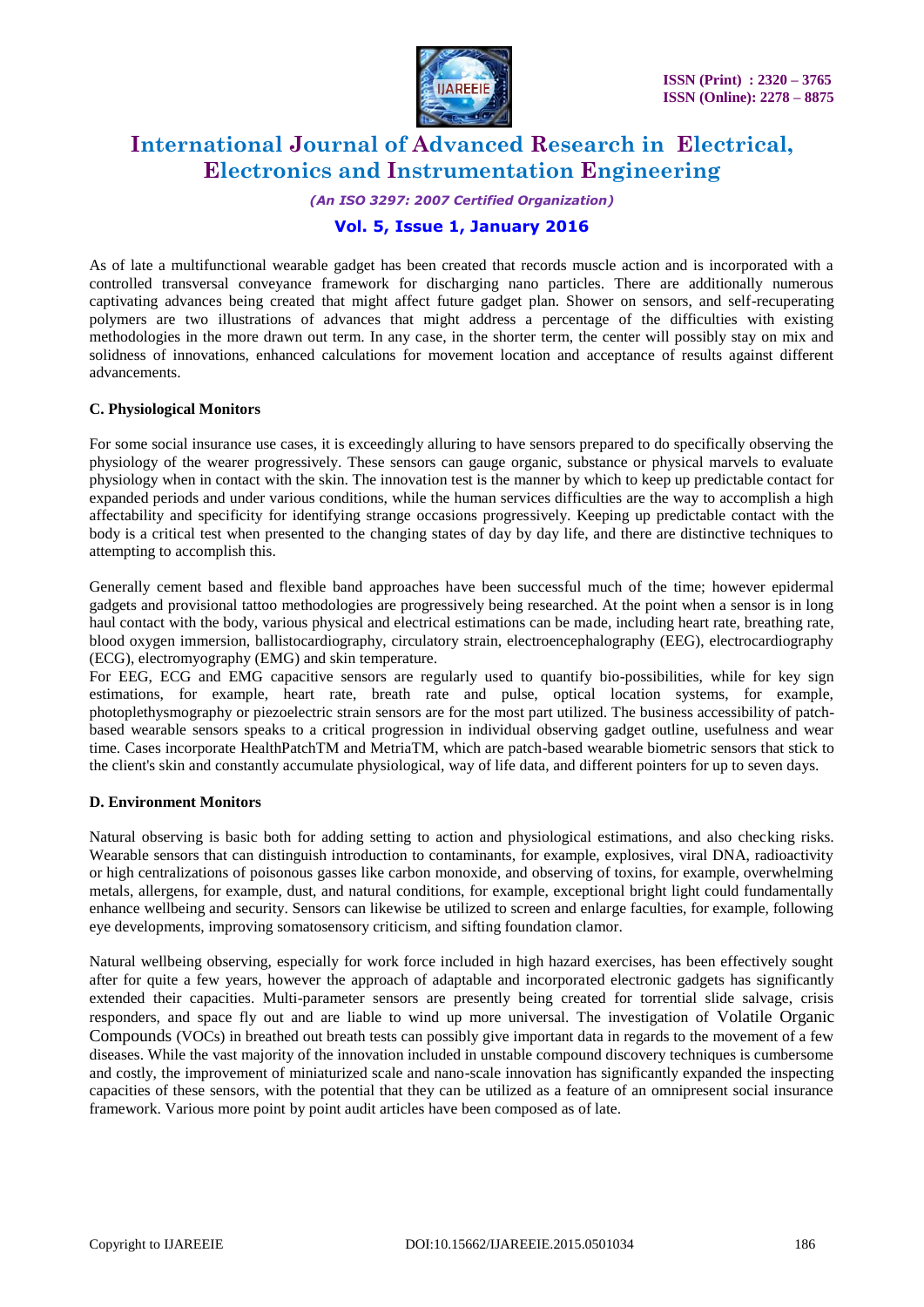

*(An ISO 3297: 2007 Certified Organization)*

### **Vol. 5, Issue 1, January 2016**

#### **II. RELATED WORK**

In [1], "Wireless sensor networks for healthcare: A survey", the authors "H. Alemdar, C. Ersoy", quoted as Becoming mature enough to be used for improving the quality of life, wireless sensor network technologies are considered as one of the key research areas in computer science and healthcare application industries. The pervasive healthcare systems provide rich contextual information and alerting mechanisms against odd conditions with continuous monitoring. This minimizes the need for caregivers and helps the chronically ill and elderly to survive an independent life, besides provides quality care for the babies and little children whose both parents have to work. Although having significant benefits, the area has still major challenges which are investigated in this paper. We provide several state of the art examples together with the design considerations like unobtrusiveness, scalability, energy efficiency, security and also provide a comprehensive analysis of the benefits and challenges of these systems.

In [2], "Enabling Smartphone as Gateway to Wireless Sensor Network", the authors "Sourav Kumar Dhar, Suman Sankar Bhunia, Sarbani Roy, Nandini Mukherjee", quoted as The communication between Wireless Sensor Nodes and the Internet would require a gateway as these two network works on different standards. Mobile phone may be utilized to bridge this gap [8]. It may act as a gateway for Wireless Sensor Nodes to connect with Internet and vice versa. Also this approach allows the smartphone to enrich the data collected from the Wireless Sensor Nodes before sending it to the Internet. In this paper, a low-cost solution is presented with open-source software and hardware that allows a wide range of smartphones to connect with sensors in a pervasive manner.

In [3], "Health Internet of Things: Metrics and methods for efficient data transfers" the authors "Mersini Paschou, Evangelos Sakkopoulos" quoted as The rapid development of modern Information and Communication Technologies (ICTs) in recent years and their introduction into people's daily lives worldwide, has led to new circumstances at all levels of the social environment. In health care in particular, sensors and data links offer potential for constant monitoring of patient's symptoms and needs, in real time, enabling physicians to diagnose and monitor health problems wherever the patient is, either at home or outdoors. However, the use of Internet of Things concepts in the health domain does not come without extra data and therefore a data transfer cost overheads. To deal with these overheads, novel metrics, and methods are introduced in an attempt to maximize the capabilities and widen acceptance/usage provided by the Internet of Things. Without losing its generality, the method discussed is experimentally evaluated in the paradigm of the Health domain. The focus is on the need for an overview of available data formats and transmission methods and selection of the optimal combination, which can result to reduction/minimization of costs. An analytic methodology is presented backed with theoretical metrics and evaluated experimentally.

In [4], "e-Health monitoring applications: What about Data Quality?", the authors "C. C. G. Rodrguez, M. Riveill" quoted as Data quality analysis remains a difficult issue on several domains (e.g. geographic, software, databases, etc.). This is particularly the case on e-Health monitoring applications for chronic patients, where the need of data quality to ensure correct decision making is very important. Patients monitoring refers to a continuous observation of patient's condition (physiological and physical) traditionally performed by one or several body sensors. In fact, significant actions and decisions are based on data coming from such sensors (e.g. remote diagnosis, consultations, hospitalization…). Providing high data quality helps to guarantee a correct processing and interpretation of information, as well as the appropriate intervention of medical services. In this paper, we explore the principles and issues of data quality in this particular domain providing primary research clues and motivation about this subject. We underline the necessity of the analysis of data quality on e-Health applications, especially concerning remote monitoring and assistance of patients with chronic diseases.

In [5], "Internet of Things (IoT): A vision, architectural elements, and future directions", the author "J. Gubbi et al" quoted as Ubiquitous sensing enabled by Wireless Sensor Network (WSN) technologies cuts across many areas of modern day living. This offers the ability to measure, infer and understand environmental indicators, from delicate ecologies and natural resources to urban environments. The proliferation of these devices in a communicating-actuating network creates the Internet of Things (IoT), wherein sensors and actuators blend seamlessly with the environment around us, and the information is shared across platforms in order to develop a common operating picture (COP). Fueled by the recent adaptation of a variety of enabling wireless technologies such as RFID tags and embedded sensor and actuator nodes, the IoT has stepped out of its infancy and is the next revolutionary technology in transforming the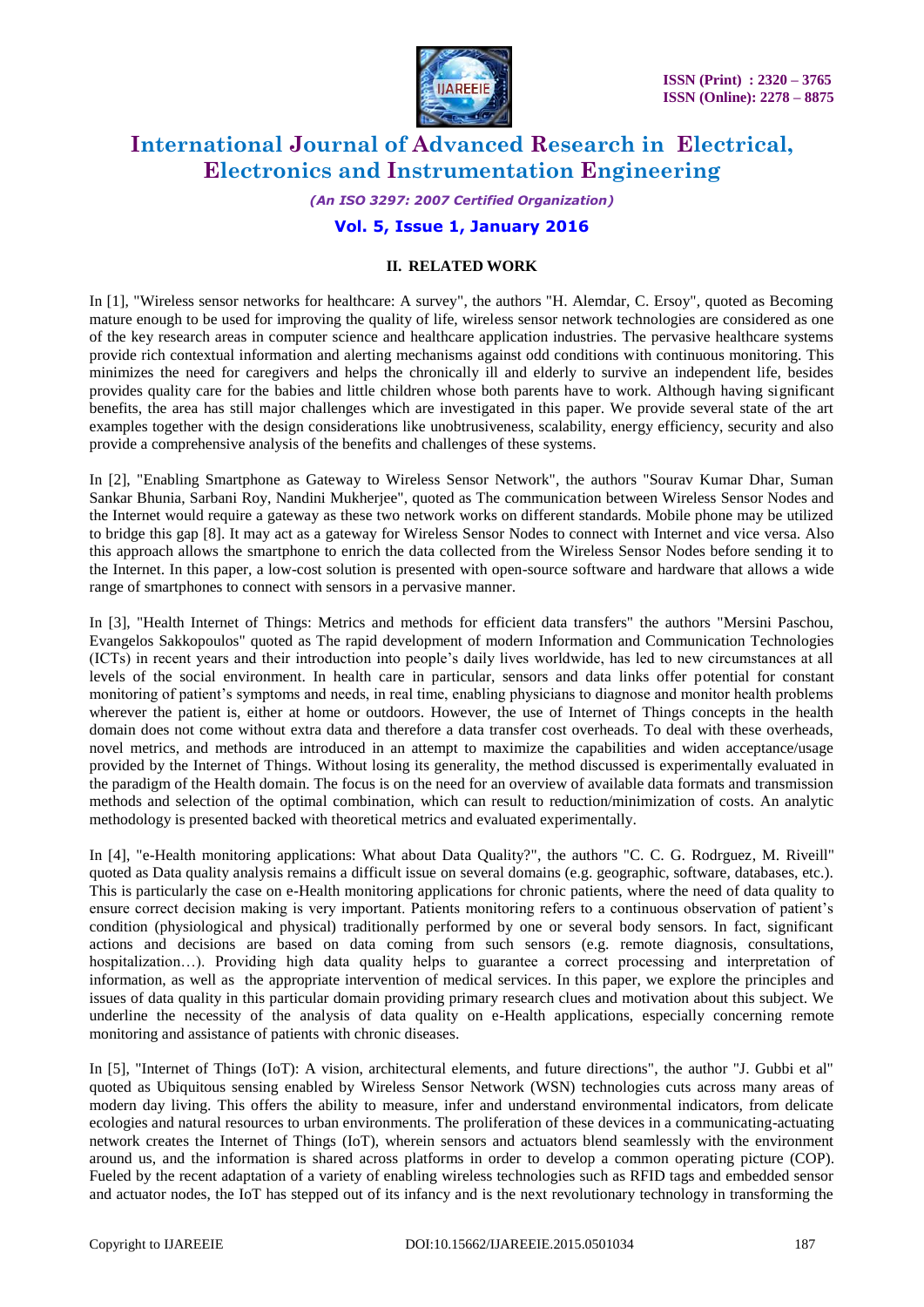

*(An ISO 3297: 2007 Certified Organization)*

### **Vol. 5, Issue 1, January 2016**

Internet into a fully integrated Future Internet. As we move from www (static pages web) to web2 (social networking web) to web3 (ubiquitous computing web), the need for data-on-demand using sophisticated intuitive queries increases significantly. This paper presents a Cloud centric vision for worldwide implementation of Internet of Things. The key enabling technologies and application domains that are likely to drive IoT research in the near future are discussed. A Cloud implementation using Aneka, which is based on interaction of private and public Clouds is presented. We conclude our IoT vision by expanding on the need for convergence of WSN, the Internet and distributed computing directed at technological research community.

In [6], "A cooperative Internet of Things (IoT) for rural healthcare monitoring and control", the authors "V. M. Rohokale, R. P. Neeli, R. Prasad", quoted as Internet of Things (IoT) concept enables the possibility of information discovery about a tagged object or a tagged person by browsing an internet addresses or database entry that corresponds to a particular active RFID with sensing capability. It is a media for information retrieval from physical world to a digital world. With cooperative wireless communication, the wireless node entities can increase their effective quality of service (QoS) via cooperation. In developing countries the death rates due to lack of timely available medical treatments are quite high as compared to other developed countries. The majority of these deaths are preventable through quality care. This paper proposes a cooperative IoT approach for the better health monitoring and control of rural and poor human being's health parameters like blood pressure (BP), hemoglobin (HB), blood sugar, abnormal cellular growth in any part of the body, etc.

#### **III. SYSTEM ANALYSIS**

#### **A. Existing Work**

- Data loss while converting Analog to Digital
- $\checkmark$  Accuracy is less.
- $\checkmark$  Delay in Real time Data transmission.
- **B. PROPOSED SYSTEM**
- 
- $\checkmark$  Compact size<br>
Long Range c  $\checkmark$  Long Range communication<br> $\checkmark$  Multiple Sensors are used
- $\checkmark$  Multiple Sensors are used<br>Monitor body temperature
- Monitor body temperature, positions and motion parallely.
- Achieving high efficiency

#### **IV.BLOCK DIAGRAM**

#### **A. Master Block Diagram**



**Fig.2. Master Block Diagram**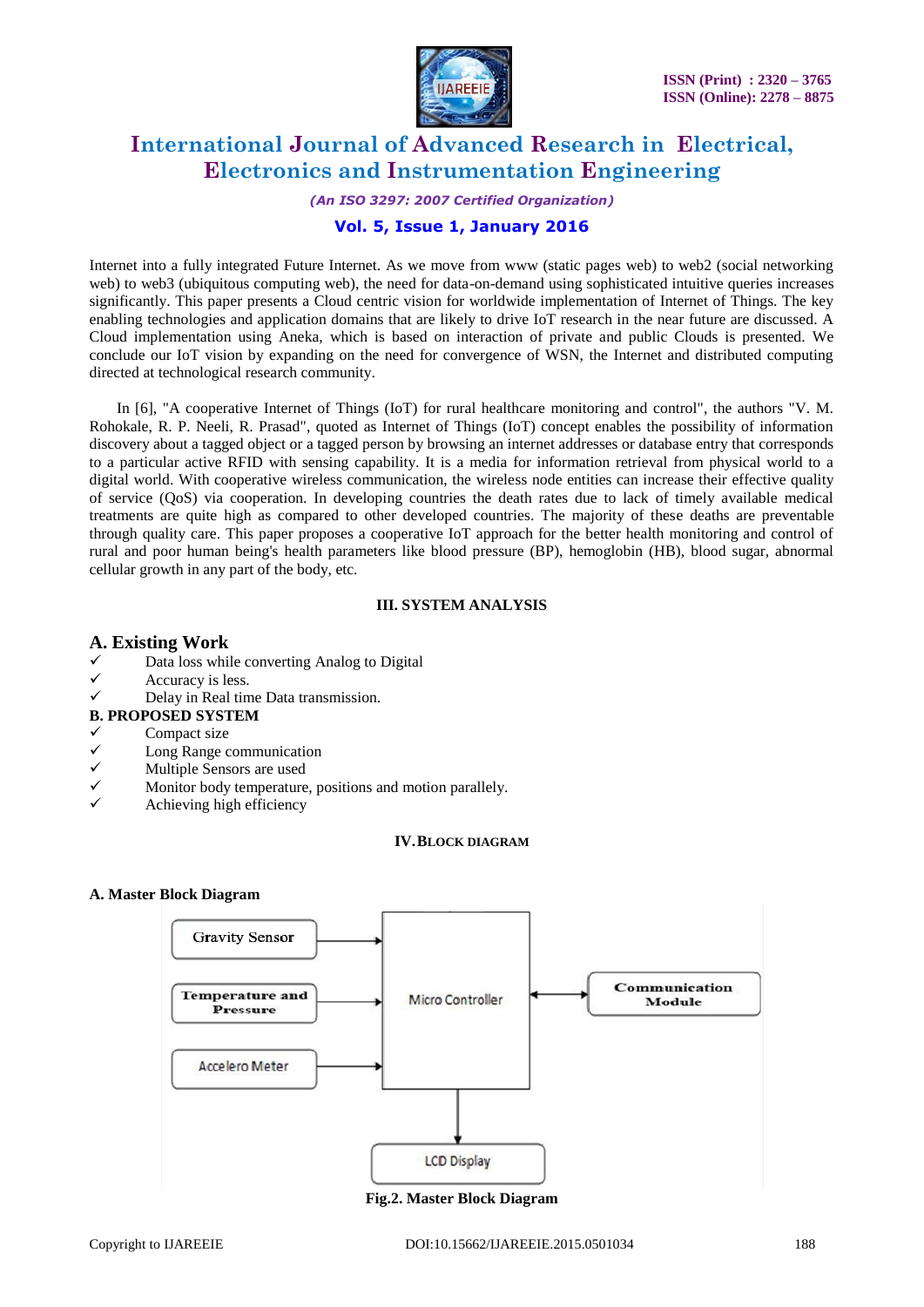

*(An ISO 3297: 2007 Certified Organization)*

### **Vol. 5, Issue 1, January 2016**



### **Fig.3. Slave Block Diagram**

**V. CIRCUIT DIAGRAM**



#### **Fig.4. Circuit Diagram**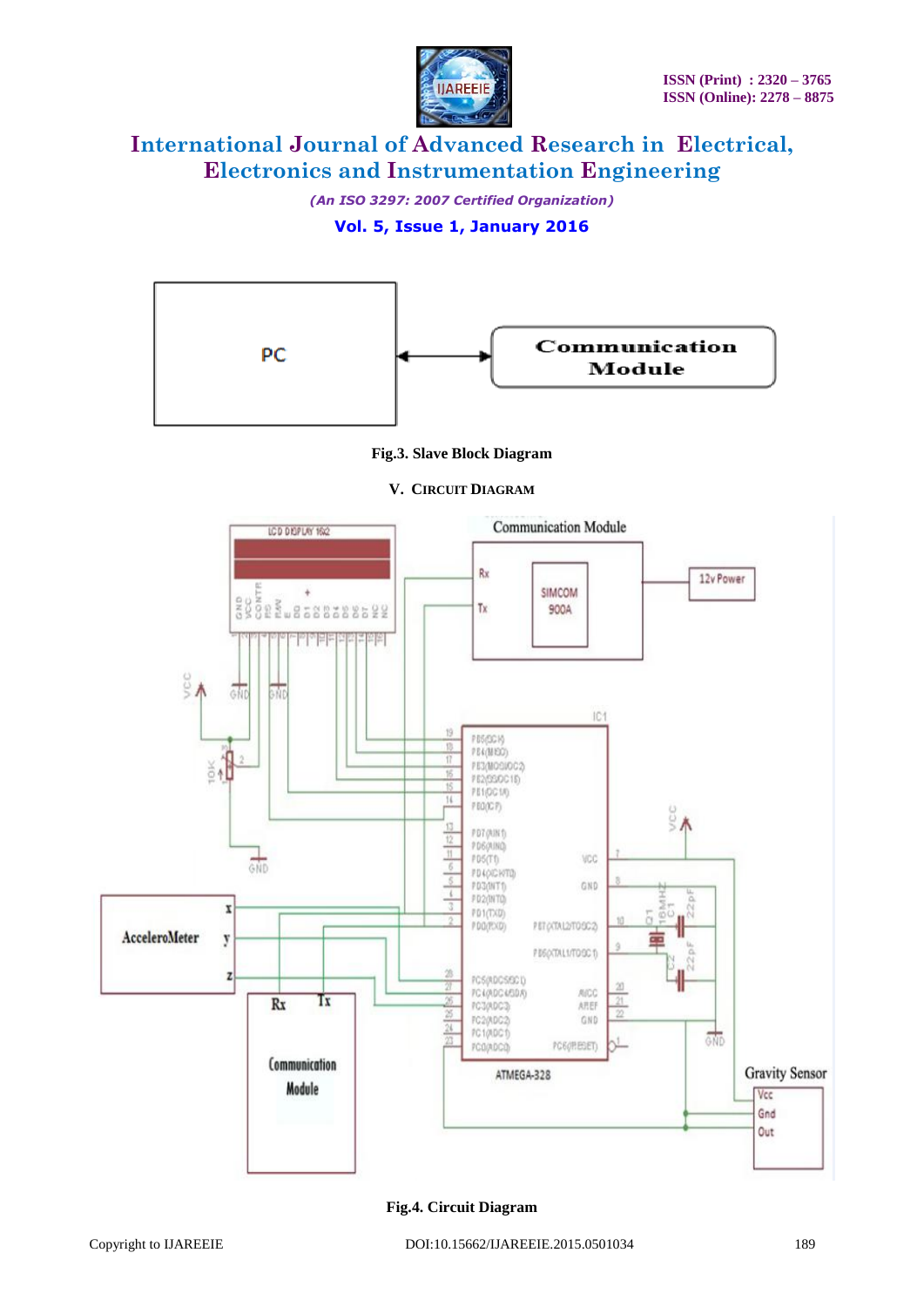

*(An ISO 3297: 2007 Certified Organization)*

### **Vol. 5, Issue 1, January 2016**



#### **VI.EXPERIMENTAL RESULTS**

**Fig.5. Overall Design**



**Fig.6. Events Manipulation**